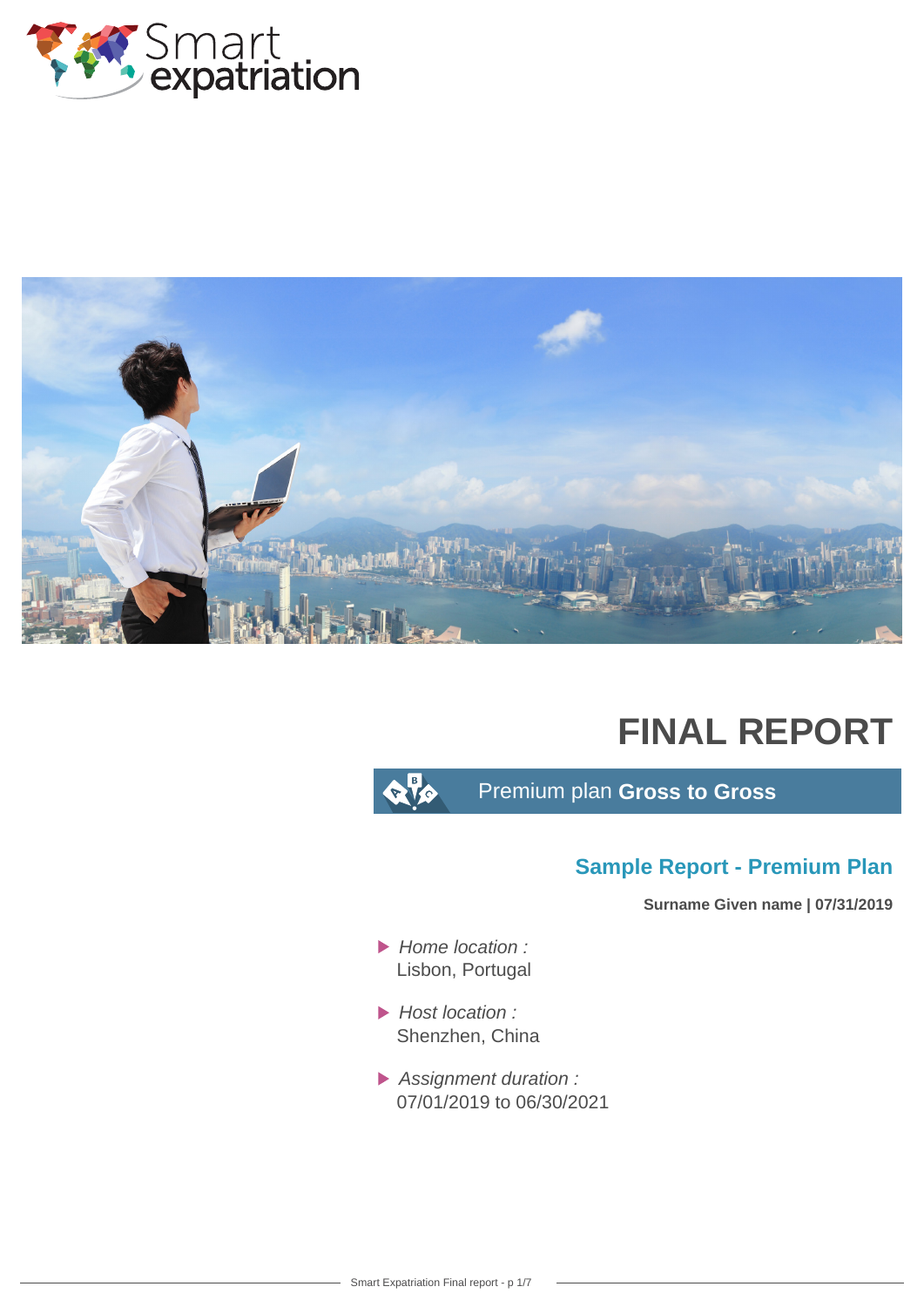

## **FINAL REPORT : YOUR SIMULATION** 07/31/2019

### **Sample Report - Premium Plan Cost of living index type: Expat Index Expat Index**

Tax status in **Lisbon, Portugal : Permanent Resident (National or**

Assignment duration: **07/01/2019 to 06/30/2021** Exchange rate:<br> **2019 Exchange rate** 

**Foreigner)**

| <b>Home location</b>               |            |                    |                  | <b>Host location</b>                               |
|------------------------------------|------------|--------------------|------------------|----------------------------------------------------|
| Lisbon, Portugal                   |            |                    |                  | Shenzhen, China                                    |
|                                    | <b>EUR</b> |                    |                  |                                                    |
| <b>Total gross annual salary</b>   | 50 000     | $\blacksquare$     | 24               | Total gross annual salary [21+22+23]               |
| Incl. gross annual base salary     | 50 000     |                    |                  | Incl. gross annual base salary                     |
| Incl. gross bonus                  | $\Omega$   |                    |                  | Incl. gross bonus                                  |
|                                    |            |                    |                  | Incl. gross housing costs                          |
| Employee social contributions (*)  | 5 500      | $\left( 2\right)$  | 23               | Employee statutory social contributions (**)       |
| Employee income tax (*)            | 14 068     | 3                  | $\overline{22}$  | Employee income tax (**)                           |
| Total net annual income [1-2-3]    | 30 432     | $\left( 4\right)$  | 20               | Total net annual income [24-23-22]*                |
|                                    |            |                    |                  | * Gross benefits included                          |
|                                    |            |                    | 20               | Subtotal net annual income [17+18+19]              |
| <b>Additional net income</b>       | $\bf{0}$   | $\left(5\right)$   | $\bigoplus$      | <b>Net benefit</b>                                 |
|                                    |            |                    | (18)             | <b>Host housing costs</b>                          |
| Net annual disposable income [4+5] | 30 432     | $\left( 6\right)$  | $\mathbf \Omega$ | Net annual disposable income [12+14+15+16]*        |
|                                    |            |                    |                  | * Total net components included in the base salary |
| Home housing norm deduction        | 5 1 7 3    | $\left( 7\right)$  | (16)             | Net cash benefit                                   |
| Other home expenses (school fees)  | 0          | $\left( 8 \right)$ | $\bigoplus$      | <b>Applicable Cost of living allowance (COLA)</b>  |
| <b>Spendable income</b>            | 13704      | $\left( 9\right)$  | $\bullet$        | <b>Spendable income</b>                            |
| Net allowance (family allowance, ) | 0          | 10                 | $\bigoplus$      | Net allowance (family allowance, )*                |
|                                    |            |                    |                  | * Non submitted to tax and social contributions    |
| Savings [6-7-8-9+10]               | 11 555     | $\mathbf{D}$       | $\mathbf{L}$     | Savings [11]                                       |
| <b>EMPLOYER COST</b>               |            |                    |                  | <b>EMPLOYER COST</b>                               |
| Employer social contributions (*)  | 11875      |                    |                  | Employer statutory social contributions (**)       |

Company name **116.1** Cost of living index: **116.1** Cost of living index: **116.1** Surname, Given name, Single, 0 child **Cost of living allowance (COLA): 2 206 EUR**<br> **2 206 EUR** Exchange rate type: **Preset period**<br>Exchange rate: **Preset period**<br>**Exchange rate: Preset period** Tax year: **2019** Exchange rate period/comment: **Last 1 day (30/07/2019)**

Tax status in **Shenzhen, China : Resident (Foreigner)**

Selected cost of living index: **City based index** Selected cost of living index: **City based index** Selected cost of living index:

| <b>Home location</b>               |             |                   |                 | <b>Host location</b><br>Shenzhen, China<br><b>CNY</b><br><b>EUR</b><br>53 207<br>408 661<br>254 226<br>33 100<br>$\Omega$<br>$\bigcap$<br>154 435<br>20 107<br>4 108<br>31 555<br>6 1 6 6<br>47 356 |          |          |  |  |  |  |
|------------------------------------|-------------|-------------------|-----------------|-----------------------------------------------------------------------------------------------------------------------------------------------------------------------------------------------------|----------|----------|--|--|--|--|
| Lisbon, Portugal                   |             |                   |                 |                                                                                                                                                                                                     |          |          |  |  |  |  |
|                                    | <b>EUR</b>  |                   |                 |                                                                                                                                                                                                     |          |          |  |  |  |  |
| <b>Total gross annual salary</b>   | 50 000      | $\blacksquare$    | 24              | Total gross annual salary [21+22+23]                                                                                                                                                                |          |          |  |  |  |  |
| Incl. gross annual base salary     | 50 000      |                   |                 | Incl. gross annual base salary                                                                                                                                                                      |          |          |  |  |  |  |
| Incl. gross bonus                  | $\Omega$    |                   |                 | Incl. gross bonus                                                                                                                                                                                   |          |          |  |  |  |  |
|                                    |             |                   |                 | Incl. gross housing costs                                                                                                                                                                           |          |          |  |  |  |  |
| Employee social contributions (*)  | 5 500       | $\bullet$         | $\overline{23}$ | Employee statutory social contributions (**)                                                                                                                                                        |          |          |  |  |  |  |
| Employee income tax (*)            | 14 068      | 8                 | 2               | Employee income tax (**)                                                                                                                                                                            |          |          |  |  |  |  |
| Total net annual income [1-2-3]    | 30 432      | $\left( 4\right)$ | 0               | Total net annual income [24-23-22]*                                                                                                                                                                 | 42 933   | 329 750  |  |  |  |  |
|                                    |             |                   |                 | * Gross benefits included                                                                                                                                                                           |          |          |  |  |  |  |
|                                    |             |                   | $\overline{20}$ | Subtotal net annual income [17+18+19]                                                                                                                                                               | 42 933   | 329 749  |  |  |  |  |
| <b>Additional net income</b>       | $\mathbf 0$ | 6                 | (19)            | <b>Net benefit</b>                                                                                                                                                                                  | $\Omega$ | $\Omega$ |  |  |  |  |
|                                    |             |                   | $\bigcirc$      | <b>Host housing costs</b>                                                                                                                                                                           | 15 4 68  | 118 800  |  |  |  |  |
| Net annual disposable income [4+5] | 30 432      | $\bullet$         | $\bigoplus$     | Net annual disposable income [12+14+15+16]*                                                                                                                                                         | 27 4 65  | 210 946  |  |  |  |  |
|                                    |             |                   |                 | * Total net components included in the base salary                                                                                                                                                  |          |          |  |  |  |  |
| Home housing norm deduction        | 5 1 7 3     | $\bullet$         | $\overline{16}$ | Net cash benefit                                                                                                                                                                                    | $\Omega$ | $\Omega$ |  |  |  |  |
| Other home expenses (school fees)  | 0           | 8                 | $\bf \Phi$      | <b>Applicable Cost of living allowance (COLA)</b>                                                                                                                                                   | 2 2 0 6  | 16 943   |  |  |  |  |
| <b>Spendable income</b>            | 13704       | $\bullet$         | $\overline{14}$ | Spendable income                                                                                                                                                                                    | 13704    | 105 254  |  |  |  |  |
| Net allowance (family allowance, ) | 0           | 10                | $\bigcirc$      | Net allowance (family allowance, )*                                                                                                                                                                 | $\bf{0}$ | $\bf{0}$ |  |  |  |  |
|                                    |             |                   |                 | * Non submitted to tax and social contributions                                                                                                                                                     |          |          |  |  |  |  |
| Savings [6-7-8-9+10]               | 11 555      | $\bullet$         | $\mathbf{L}$    | Savings [11]                                                                                                                                                                                        | 11 555   | 88749    |  |  |  |  |
| <b>EMPLOYER COST</b>               |             |                   |                 | <b>EMPLOYER COST</b>                                                                                                                                                                                |          |          |  |  |  |  |
| Employer social contributions (*)  | 11875       |                   |                 | Employer statutory social contributions (**)                                                                                                                                                        | 8741     | 67 138   |  |  |  |  |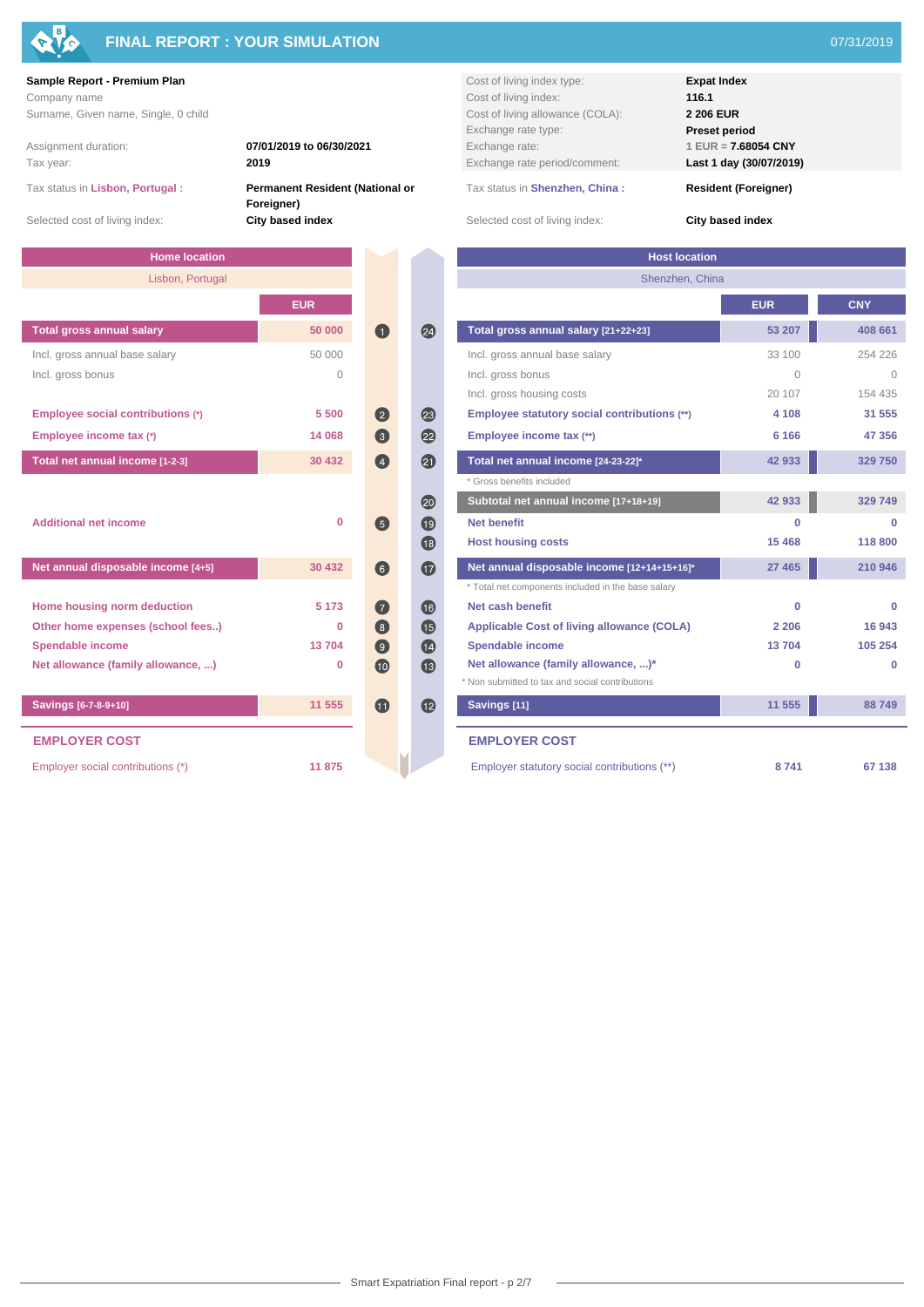| <b>EMPLOYER COST PROJECTION</b><br>210                                                                                                                 |                     |                                                                                                            |                                                                                                                      |                 | 07/31/2019   |
|--------------------------------------------------------------------------------------------------------------------------------------------------------|---------------------|------------------------------------------------------------------------------------------------------------|----------------------------------------------------------------------------------------------------------------------|-----------------|--------------|
| Sample Report - Premium Plan<br>Company name<br>Surname, Given name, Single, 0 child<br>Assignment duration: 07/01/2019 to 06/30/2021<br>Tax year:2019 |                     | Home location:<br>Host location:<br>Exchange rate type:<br>Exchange rate:<br>Exchange rate period/comment: | <b>Lisbon, Portugal</b><br>Shenzhen, China<br><b>Preset period</b><br>1 EUR = 7.68054 CNY<br>Last 1 day (30/07/2019) |                 |              |
|                                                                                                                                                        | <b>Current cost</b> | First year                                                                                                 | Standard year                                                                                                        | Last year       | <b>Total</b> |
| Year                                                                                                                                                   | 2019                | 2019                                                                                                       | 2020                                                                                                                 | 2021            |              |
| Number of months                                                                                                                                       | 12                  | 6                                                                                                          | 12                                                                                                                   | $6\phantom{1}6$ | 24           |
| Currency                                                                                                                                               | <b>EUR</b>          | <b>EUR</b>                                                                                                 | <b>EUR</b>                                                                                                           | <b>EUR</b>      | <b>EUR</b>   |
| Gross annual base salary                                                                                                                               | 50 000              | 16 550                                                                                                     | 33 100                                                                                                               | 16 550          | 66 200       |
| Gross bonus                                                                                                                                            | $\mathbf{0}$        | $\mathbf{0}$                                                                                               | $\overline{0}$                                                                                                       | $\overline{0}$  | $\mathbf{0}$ |
| Host gross housing costs                                                                                                                               |                     | 10 0 54                                                                                                    | 20 107                                                                                                               | 10 0 54         | 40 215       |
| Total gross annual salary                                                                                                                              | 50 000              | 26 604                                                                                                     | 53 207                                                                                                               | 26 604          | 106 415      |
| Incl. employee social contributions                                                                                                                    | 5 500               | 2 7 9 3                                                                                                    | 4 108                                                                                                                | 2 7 9 3         | 9694         |
| Incl. employee income tax                                                                                                                              | 14 068              | 1272                                                                                                       | 6 1 6 6                                                                                                              | 1272            | 8710         |
| Pension (taxable)                                                                                                                                      |                     | 3 0 0 0                                                                                                    | 6 0 0 0                                                                                                              | 3 0 0 0         | 12 000       |
| Total voluntary social contributions                                                                                                                   |                     | 3 000                                                                                                      | 6 000                                                                                                                | 3 000           | 12 000       |
| Pre-assignment trip (non taxable - net)                                                                                                                |                     | 1 200                                                                                                      | $\overline{0}$                                                                                                       | $\overline{0}$  | 1 200        |
| Home leave (taxable - net)                                                                                                                             |                     | 1 0 0 0                                                                                                    | 1 0 0 0                                                                                                              | 1 0 0 0         | 3 0 0 0      |
| Total other assignment benefits                                                                                                                        |                     | 2 2 0 0                                                                                                    | 1 000                                                                                                                | 1 000           | 4 200        |
| Immigration services (non taxable)                                                                                                                     |                     | 1800                                                                                                       | $\overline{0}$                                                                                                       | $\overline{0}$  | 1800         |
| Destination services (non taxable)                                                                                                                     |                     | 1500                                                                                                       | $\mathbf 0$                                                                                                          | 1500            | 3 0 0 0      |
| Crosscultural trainning (non taxable)                                                                                                                  |                     | 5 0 0 0                                                                                                    | $\mathbf 0$                                                                                                          | $\mathbf 0$     | 5 0 0 0      |
| Language training (non taxable)                                                                                                                        |                     | 1 0 0 0                                                                                                    | $\mathbf 0$                                                                                                          | $\overline{0}$  | 1 000        |
| Total provider costs                                                                                                                                   |                     | 9 3 0 0                                                                                                    | $\bf{0}$                                                                                                             | 1500            | 10800        |
| Employer social contributions                                                                                                                          | 11 875              | 5943                                                                                                       | 8741                                                                                                                 | 5943            | 20 627       |
| Additional income tax                                                                                                                                  |                     | 656                                                                                                        | 2 3 3 3                                                                                                              | 656             | 3645         |
| Additional employee social contributions                                                                                                               |                     | 547                                                                                                        | $\mathbf 0$                                                                                                          | 547             | 1 0 9 4      |
| Additional employer social contributions                                                                                                               |                     | 1 1 6 3                                                                                                    | $\mathbf 0$                                                                                                          | 1 1 6 3         | 2 3 2 6      |
| Total employer cost (EUR)                                                                                                                              | 61 875              | 49 413                                                                                                     | 71 281                                                                                                               | 40 413          | 161 107      |
| Total employer cost (CNY)                                                                                                                              | 475 233             | 379 519                                                                                                    | 547 477                                                                                                              | 310 394         | 1 237 390    |

R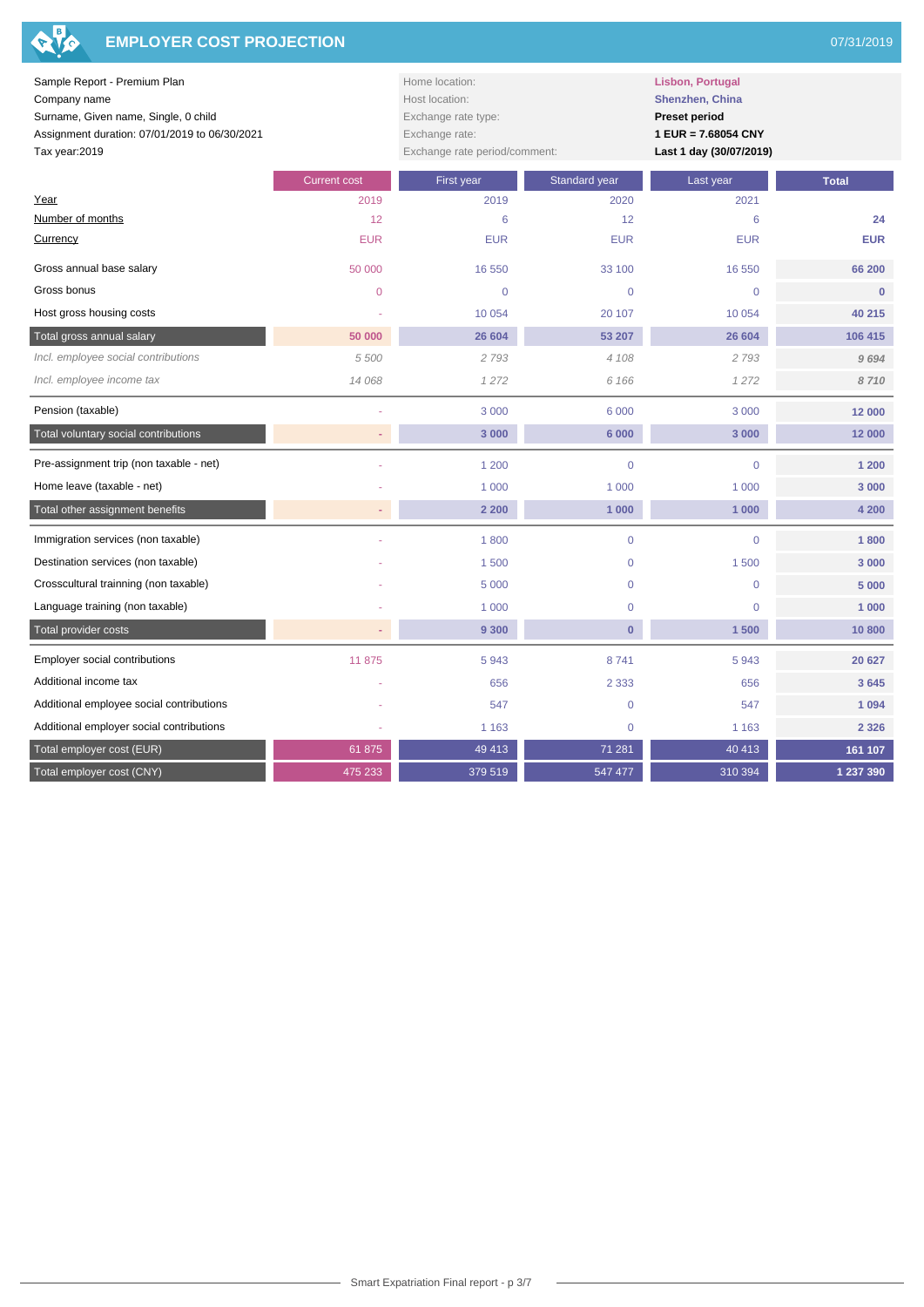|                 |                                                                                                                                                                                                                                                                                                                             | <b>NOTES</b>                                                                                                                                                                                                                                                                                                                                                                                                                                                                                                                                                                                            |  |  |  |
|-----------------|-----------------------------------------------------------------------------------------------------------------------------------------------------------------------------------------------------------------------------------------------------------------------------------------------------------------------------|---------------------------------------------------------------------------------------------------------------------------------------------------------------------------------------------------------------------------------------------------------------------------------------------------------------------------------------------------------------------------------------------------------------------------------------------------------------------------------------------------------------------------------------------------------------------------------------------------------|--|--|--|
| $^{\ast}$       |                                                                                                                                                                                                                                                                                                                             | Estimated from the data available at the time of the last update (if not entered).                                                                                                                                                                                                                                                                                                                                                                                                                                                                                                                      |  |  |  |
| $(*)$           |                                                                                                                                                                                                                                                                                                                             | Estimated from the data available at the time of the last update.                                                                                                                                                                                                                                                                                                                                                                                                                                                                                                                                       |  |  |  |
| $\overline{4}$  |                                                                                                                                                                                                                                                                                                                             | We indicate a zero value if the net calculated from the information that you have entered is negative.                                                                                                                                                                                                                                                                                                                                                                                                                                                                                                  |  |  |  |
| (7)             |                                                                                                                                                                                                                                                                                                                             | The cost of housing is a % estimate of the net salary based on the home country (if not entered).                                                                                                                                                                                                                                                                                                                                                                                                                                                                                                       |  |  |  |
| (9)             |                                                                                                                                                                                                                                                                                                                             | The estimated spendable income is the portion that a household will spend for the consumption of goods and services from its net<br>income (if not entered).                                                                                                                                                                                                                                                                                                                                                                                                                                            |  |  |  |
| (10)            |                                                                                                                                                                                                                                                                                                                             | If not entered, the amount shown is the amount of social/family allowances of the home country.                                                                                                                                                                                                                                                                                                                                                                                                                                                                                                         |  |  |  |
| Œ               |                                                                                                                                                                                                                                                                                                                             | We indicate a zero value if the savings portion calculated from the information that you have entered is negative.                                                                                                                                                                                                                                                                                                                                                                                                                                                                                      |  |  |  |
| $\overline{12}$ |                                                                                                                                                                                                                                                                                                                             | The savings portion of the home country is reported in the host country in order to maintain the same savings capacity.                                                                                                                                                                                                                                                                                                                                                                                                                                                                                 |  |  |  |
| (13)            |                                                                                                                                                                                                                                                                                                                             | If not entered, the amount shown is the amount of social/family allowances of the home country.                                                                                                                                                                                                                                                                                                                                                                                                                                                                                                         |  |  |  |
| (15)            | The COLA is an allowance that compensates for the difference in cost of living between the two countries. It is calculated by<br>multiplying the spendable income by the cost of living index.<br>If you have chosen not to apply a negative index and the calculated allowance is negative, the amount shown will be zero. |                                                                                                                                                                                                                                                                                                                                                                                                                                                                                                                                                                                                         |  |  |  |
| (18)            | If not entered, the cost of housing used in the host country corresponds to the cost of unfurnished accommodation in the host city<br>and whose size corresponds to the family situation entered. If unfurnished accommodation is not an option, we use a different type<br>of housing corresponding to the situation.      |                                                                                                                                                                                                                                                                                                                                                                                                                                                                                                                                                                                                         |  |  |  |
| $\overline{20}$ |                                                                                                                                                                                                                                                                                                                             | The subtotal net annual income includes the net disposable income plus the net benefits. It does not include the host country gross<br>benefits, if any.                                                                                                                                                                                                                                                                                                                                                                                                                                                |  |  |  |
| (21)            |                                                                                                                                                                                                                                                                                                                             | The total net annual income serves as the basis to calculate the estimated gross salary in the host country (gross-up). Should you<br>enter host country gross benefits in the data entry form, the amount shown line 21 will include this host country gross benefit,<br>netted down. If you have not entered any gross benefit, it will be equivalent to the subtotal net annual income shown line 20.                                                                                                                                                                                                |  |  |  |
|                 |                                                                                                                                                                                                                                                                                                                             | The total gross annual salary is an estimate obtained from the total net annual income shown line 21 (gross up).                                                                                                                                                                                                                                                                                                                                                                                                                                                                                        |  |  |  |
| Note:           |                                                                                                                                                                                                                                                                                                                             | Calculations are made on the basis of a stay > 183 days and a tax residence in the host country. The only revenue sources considered are the income<br>earned by an individual; any deductions related to a second income are not considered. The deductions and tax credits applied, if any, are those related to<br>the family structure. These refer to only those systematically applied tax deductions and credits (optimized treatment of the tax/social situation is not<br>included in this calculation). The calculated social contributions are the compulsory contributions of each country. |  |  |  |
|                 |                                                                                                                                                                                                                                                                                                                             | Home country: The tax year starts on 1st January and ends on 31st December. An additional Surtax based on the annual wage amount may apply.<br>Data on taxes and social contributions were updated on 07/09/2019.                                                                                                                                                                                                                                                                                                                                                                                       |  |  |  |
|                 | Host country:                                                                                                                                                                                                                                                                                                               | The tax year starts on 1st January and ends on 31st December. For employer social security contributions, the work accident contribution rate is 0.64% (it<br>may vary from 0.14% to 1.14% according to the type of industry). An additional contribution for the disability fund may apply.<br>Data on taxes and social contributions were updated on 03/28/2019.                                                                                                                                                                                                                                      |  |  |  |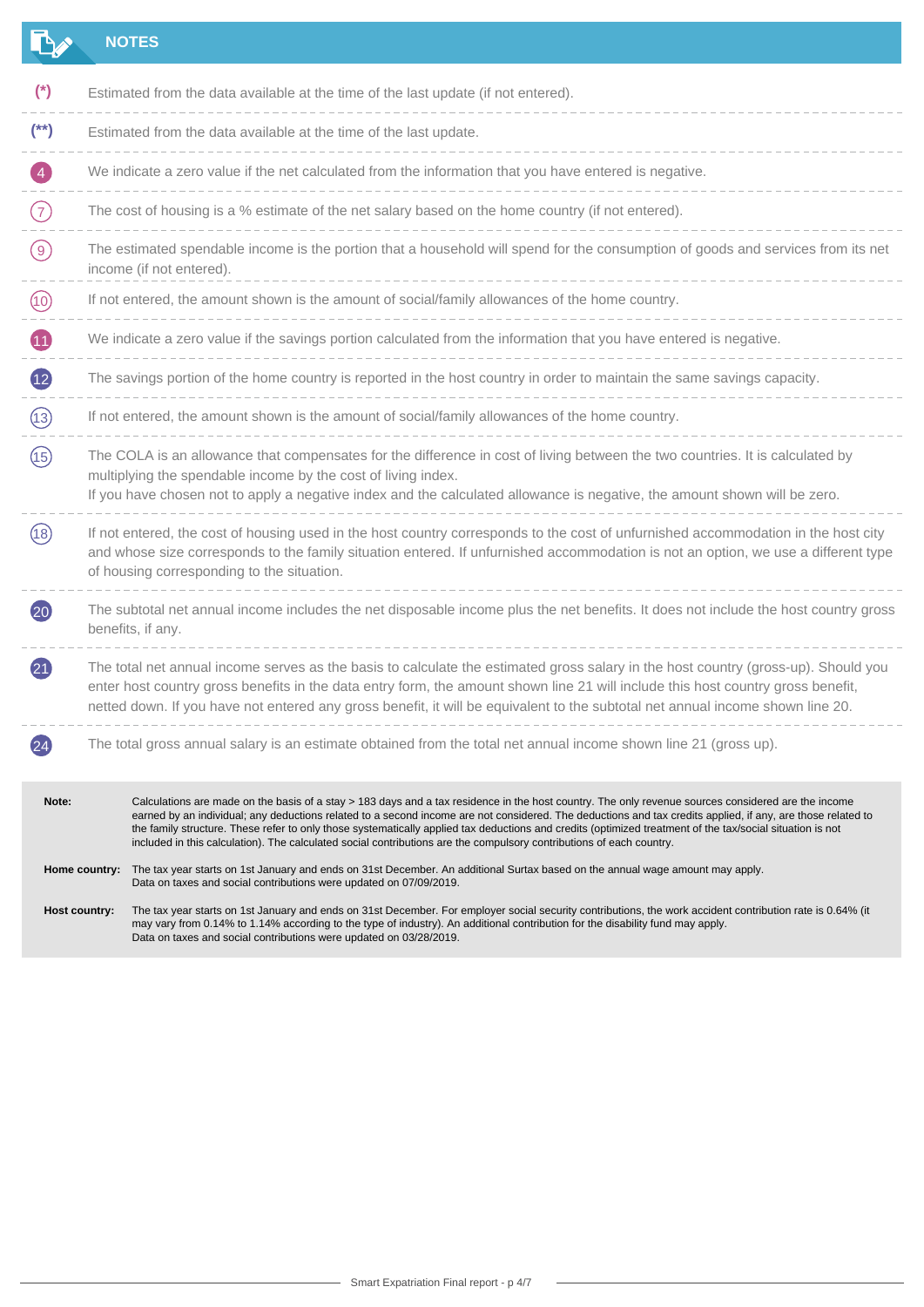| Date of price survey         | 03/01/2019              |
|------------------------------|-------------------------|
| Exchange rate type           | <b>Preset period</b>    |
| Exchange rate                | $1EUR = 7.68054 CNY$    |
| Exchange rate period/comment | Last 1 day (30/07/2019) |
| Type of index                | <b>Expat Index</b>      |

|                            | <b>Home city</b>        | <b>Host city</b>        |
|----------------------------|-------------------------|-------------------------|
|                            | <b>Lisbon, Portugal</b> | Shenzhen, China         |
|                            | <b>City based index</b> | <b>City based index</b> |
| <b>Total index</b>         | 100                     | 116.1                   |
| A - Restaurants            | 100                     | 89.4                    |
| B - Food at home           | 100                     | 157.4                   |
| C - Beverage and Alcoholic | 100                     | 177.9                   |
| D - Transportation         | 100                     | 77.3                    |
| E - Utilities              | 100                     | 85.2                    |
| F - Sports and Recreation  | 100                     | 154.8                   |
| G - Clothing and Footwear  | 100                     | 142.4                   |
| H - Other                  | 100                     | 100                     |

In our cost of living survey, an expenditure of 100 EUR in Lisbon, will cost you 116.1 EUR in Shenzhen.

## **COST OF LIVING METHODOLOGY**

### **BASKET WEIGHTS :**

| А | <b>Restaurants</b>           | $11\%$ |
|---|------------------------------|--------|
| B | Food at home                 | 20%    |
| C | Beverage and Alcoholic       | 4%     |
|   | Transportation               | 15%    |
| E | <b>Utilities</b>             | 9%     |
| F | Sports and Recreation        | 13%    |
| G | <b>Clothing and Footwear</b> | 12%    |
|   | Other                        | $16\%$ |

The Smart Expatriation cost of living indexes are calculated from the price data collected from the Numbeo website.

The consumption basket type that allows us to compare prices consists of 37 goods and services of everyday life, divided into the different consumption items indicated above.

The main expenditure items that are not included in this basket of goods and services are housing, tuition fees, health/pension insurance, valuables and prohibited products.

The consumption item "Other", which represents 16% of expenses, is the unspent consumption budget in the host country. This may relate to purchases made during return trips to the home country where consumption patterns will be local or online purchase patterns not dependent on the place of purchase (books, clothes, travel, etc.)

This consumption item is not affected by the cost of living differential.

For more information, please visit our [Methodology](https://www.smart-expatriation.com/fr/content/13-methodologie-calcul-remuneration-package-salaire-expatries) page.



## **EXCHANGE RATES**

The Smart Expatriation cost of living indexes are updated based on the exchange rate period. Should you enter your own exchange rate when launching your simulation, the same exchange rate will be used to adjust the cost of living index.

Smart Expatriation exchange rate source: XE.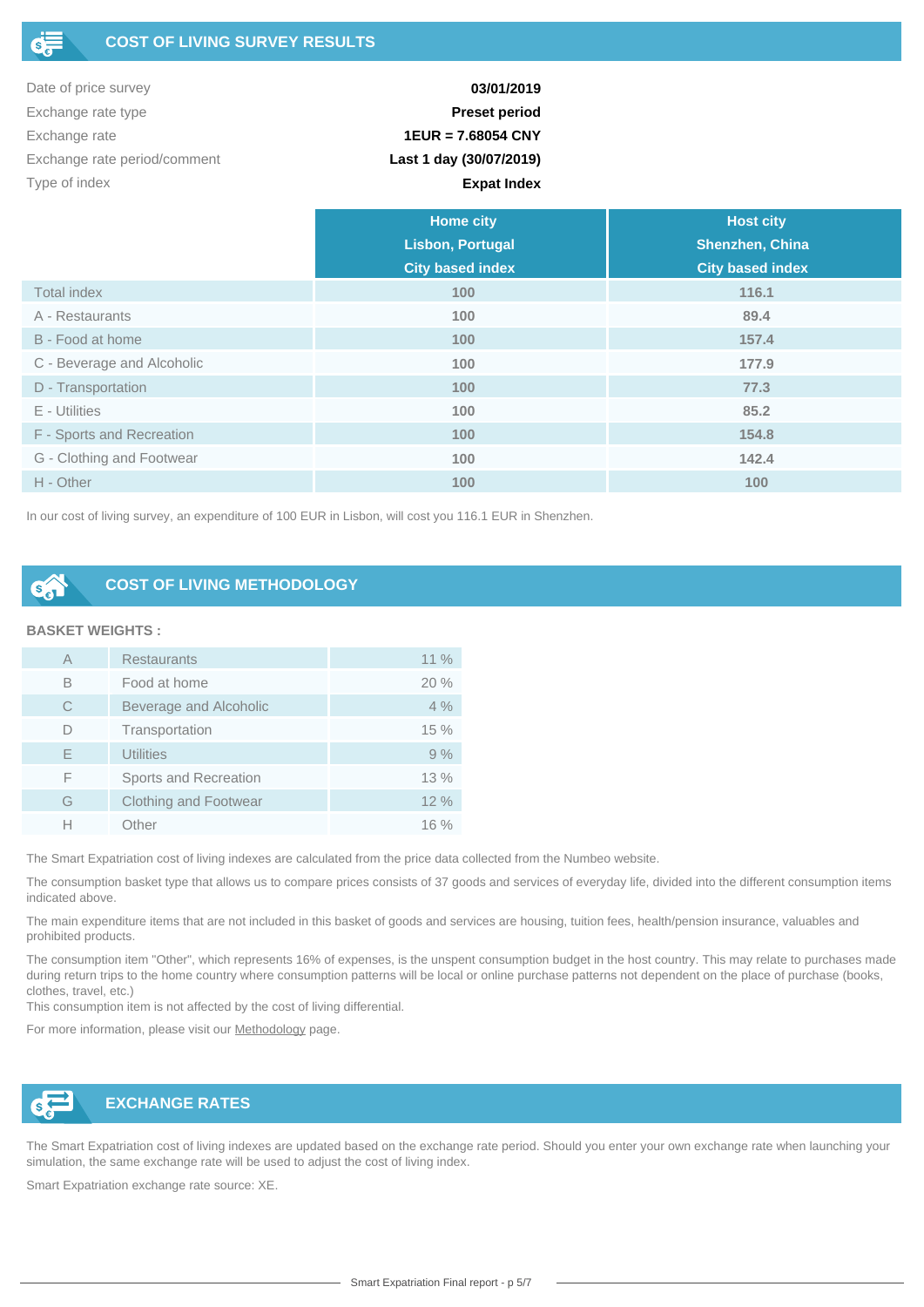

Date of accommodation survey: **03/01/2019** Country: **China** City: **Shenzhen** 

| <b>MONTHLY RENTAL COSTS FOR EXPATRIATES</b> |                                                |                       |                                                     |                          |                          |                                                     |            |  |  |
|---------------------------------------------|------------------------------------------------|-----------------------|-----------------------------------------------------|--------------------------|--------------------------|-----------------------------------------------------|------------|--|--|
| <b>LOCAL CURRENCY</b>                       | <b>CNY</b>                                     | <b>TYPE 1: Medium</b> |                                                     |                          |                          | <b>TYPE 2: Premium</b>                              |            |  |  |
|                                             |                                                | Low range             | Medium range                                        | High range               | Low range                | Medium range                                        | High range |  |  |
| <b>Apartments</b>                           |                                                |                       |                                                     |                          |                          |                                                     |            |  |  |
|                                             | <b>Name of localities</b>                      |                       | Luohu, Nanshan, Futian, Baoan, Longgang and Yantian |                          |                          | Luohu, Nanshan, Futian, Baoan, Longgang and Yantian |            |  |  |
| Unfurnished                                 | 1 bedroom                                      |                       | $\overline{\phantom{a}}$                            |                          | $\overline{\phantom{a}}$ |                                                     |            |  |  |
|                                             | 2 bedrooms                                     |                       | $\overline{\phantom{a}}$                            |                          |                          |                                                     | $\sim$     |  |  |
|                                             | 3 bedrooms                                     |                       | $\overline{\phantom{a}}$                            |                          |                          |                                                     |            |  |  |
|                                             | 4 bedrooms or more                             | $\sim$                | $\overline{\phantom{a}}$                            | $\overline{\phantom{a}}$ |                          |                                                     | $\sim$     |  |  |
| <b>Furnished</b>                            | 1 bedroom<br>Size from 30 to 110 sqm           | 4850                  | 9900                                                | 17450                    | 7500                     | 13 950                                              | 20 100     |  |  |
|                                             | 2 bedrooms<br>Size from 80 to 160 sqm          | 8 3 0 0               | 16700                                               | 25 400                   | 10 550                   | 21 100                                              | 32700      |  |  |
|                                             | 3 bedrooms<br>Size from 130 to 290 sqm         | 10 500                | 21 100                                              | 31 400                   | 16750                    | 34 850                                              | 53 650     |  |  |
|                                             | 4 bedrooms or more<br>Size from 180 to 380 sqm | 14700                 | 31 000                                              | 47 950                   | 21 200                   | 42 850                                              | 64 400     |  |  |

#### **Houses**

|                  | <b>Name of localities</b>                      | Luohu, Nanshan, Futian, Baoan, Longgang and Yantian |                          |        | Luohu, Nanshan, Futian, Baoan, Longgang and Yantian |                          |                          |
|------------------|------------------------------------------------|-----------------------------------------------------|--------------------------|--------|-----------------------------------------------------|--------------------------|--------------------------|
| Unfurnished      | 1 bedroom                                      | $\sim$                                              | $\sim$                   | $\sim$ | $\sim$                                              | $\overline{\phantom{a}}$ | $\overline{\phantom{a}}$ |
|                  | 2 bedrooms                                     | $\sim$                                              | $\sim$                   | $\sim$ | $\sim$                                              | $\sim$                   | $\sim$                   |
|                  | 3 bedrooms                                     | $\sim$                                              | $\sim$                   | $\sim$ | $\sim$                                              | $\overline{\phantom{a}}$ | $\sim$                   |
|                  | 4 bedrooms or more                             | $\sim$                                              | $\sim$                   | $\sim$ | $\sim$                                              | $\overline{\phantom{a}}$ | $\overline{\phantom{a}}$ |
| <b>Furnished</b> | 1 bedroom                                      | $\overline{\phantom{a}}$                            | $\overline{\phantom{a}}$ | $\sim$ | $\sim$                                              | $\overline{\phantom{a}}$ | $\sim$                   |
|                  | 2 bedrooms                                     | $\overline{\phantom{a}}$                            | $\sim$                   | $\sim$ | $\sim$                                              | $\overline{\phantom{a}}$ | $\sim$                   |
|                  | 3 bedrooms<br>Size from 170 to 315 sqm         | 17 200                                              | 33 450                   | 49 600 | 25 250                                              | 42 500                   | 63 300                   |
|                  | 4 bedrooms or more<br>Size from 210 to 490 sqm | 22 650                                              | 43 300                   | 64 800 | 31 750                                              | 55 400                   | 83700                    |

**Type 1 :** refurbished accommodations and/or locations where expatriates choose to live

**Type 2 :** high-end neighbourhoods and/or brand new accommodation locations for expatriates

Low range: the average cost in the low range category

Medium range: the average cost in the medium range category

High range: the average cost in the high range category

#### **Description of the local market**

An important foreign trade and international exchange port in China, Shenzhen is located on the south coast of the Guangdong province. Shenzhen covers an area of 2,020 square kilometers and the city has a population of 4.05 million people. Shenzhen has six districts : Luohu, Nanshan, Futian, Baoan, Longgang and Yantian. Luohu, Futian, Nanshan, and Baoan are the expatriate areas.

The types of accommodation include: apartments, serviced-apartments, old houses and villas. The properties are family-friendly & secure and are furnished. They have kitchens, bathrooms, 24-hour hot water and free internet access. Some properties also have a gym, swimming pool, tennis court and are surrounded by great clubhouses, coffee bars, and large shopping malls. The peak rental period is February and March, after Chinese New Year. September and October are also peak times due the graduation season. International schools are concentrated in Shekou - there is the QSI International School of Shekou, Shekou International School – SIS, The International School of Sino-Canada and Japanese School.

#### **Lease conditions**

The financial situation of the tenant is important. The landlord will agree to the lease only if the tenant can prove he has at least one year's rent in his account.

Both tenant and landlord pay half a month's rent as a commission fee to the real estate agent regardless the monthly rent.

There is a security deposit, which is usually two month's rent, after that the tenant pays the rent monthly. Rent is paid in yuan, and in cash, and does not usually include utilities. There is no fixed lease period and the lease duration is negotiated between the tenant and the landlord.

The landlord has the right to forfeit the security deposit and cancel the lease in the tenant does not comply with the terms of the lease.

At the move out date, a check-out inspection is carried out with the tenant and repairs or damages that were not covered in the lease are noted. The tenant may negotiate if he is reimbursed the security deposit or whether it is used to pay the last month's rent.

#### **Source of information**

HELMA China - +86 21 6355 3022 - lyang@helma-international.com